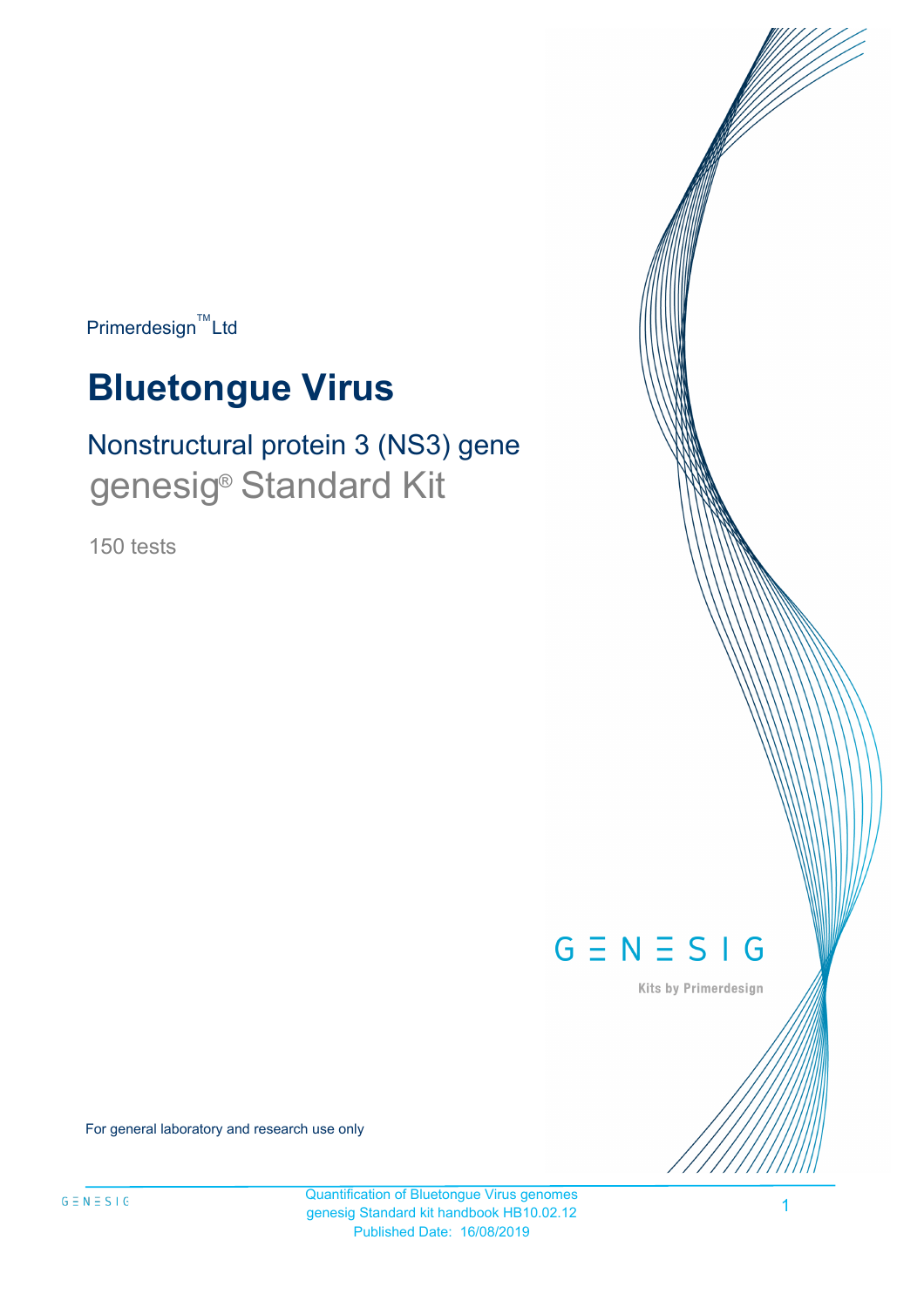# Introduction to Bluetongue Virus

Blue tongue virus (BTV) is an infectious, non-contagious, arthropodborne viral disease of ruminants such as sheep, cattle, deer, goats and camels. The virus is a member of the genus Orbivirus in the family Reoviridae. There are 24 serotypes of BTV that have been identified worldwide but they do not exist together in any single geographical region. They are closely related to the the epizootic haemorrhagic disease group. The virus is 86nm in diameter and has a linear double stranded RNA genome of approximately 19.2 kb in length. It is split into 10 segments that encode seven structural proteins (VP1 to VP7) and three non-structural proteins (NS1 to NS3). The genome is enclosed in a two layered capsid comprising the 470S core particle and an outer capsid protein layer. The outer capsid is shed on cell entry and further core uncoating reveals a 390S subcore that lacks the VP7 structural protein.

BTV is primarily transmitted by midges of the genus Culicoides and fewer than 20 of the 1400 Culicoides species serve as vectors of blue tongue virus. The midges are prevalent in a wide geographical region across the equator and have spread to mainland Europe. Cattle are a major source of infection due to their extended viremia and the host preference by the midges. The virus has a high affinity for red blood cells, although it can replicate in a number of cell types, and enters the host cells using receptor-mediated endocytosis which is mediated by the VP2 and VP5 proteins. The virus particles reside within these cells in the presence of antibodies thus prolonging viremia. They remain dormant during the winter season and reemerge as soon as the climate turns warm. Whilst the virus is not considered contagious, semen from infected bulls can act as a constant source of infection to cows through natural or artificial insemination.

The incubation period of BTV is usually 5 to 20 days and ruminants are usually infectious to the vector for several weeks. Clinical signs of the infection in sheep include fever, excessive salivation, lameness, depression, panting, oedema and necrosis. The nasal discharge becomes mucopurulent and dries up to form a crust around the nostrils making it difficult for the animal to breath. Ulcers and swellings in the oral cavity make it difficult for the animal to ingest food. The tongue becomes cyanotic, 'blue tongue', due to swelling and protrudes from the mouth. It also causes vascular endothelial damage which results in changes to capillary permeability and intravascular congestion. In cattle, the clinical signs are not apparent and in rare cases they suffer from vesicles or ulcers in the mouth, hyperemia in the coronary band, cracks in hoofs leading to foot rot and temporary sterility in bulls. Infected cattle and sheep may abort or give birth to calves or lambs with hydranencephaly, porencephaly or cerebral cysts. Infections in goats are usually subclinical, and similar to disease in cattle. Certain species such as white-tailed deer may develop severe haemorrhages which can lead to sudden death.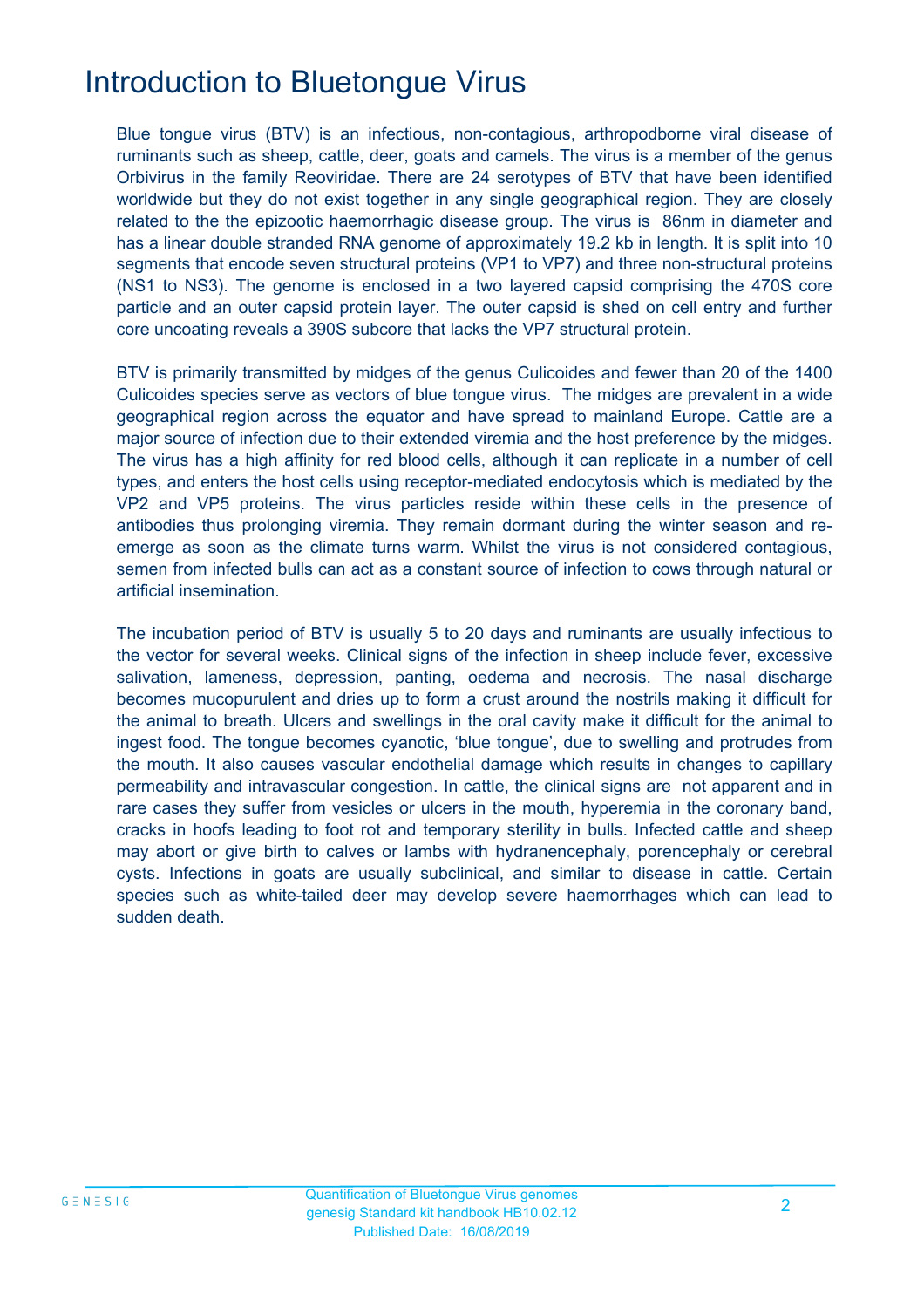# **Specificity**

The Primerdesign genesig Kit for Bluetongue Virus (BTV) genomes is designed for the in vitro quantification of BTV genomes. The kit is designed to have a broad detection profile. Specifically, the primers represent 100% homology with over 95% of the NCBI database reference sequences available at the time of design.

The dynamics of genetic variation means that new sequence information may become available after the initial design. Primerdesign periodically reviews the detection profiles of our kits and when required releases new versions.

Assays are designed to specifically detect the query target(s) at the >95% homology and identity level in silico and to prevent detection of any off-target sequences (unless specified).

If you require further information, or have a specific question about the detection profile of this kit then please send an e.mail to enquiry@primerdesign.co.uk and our bioinformatics team will answer your question.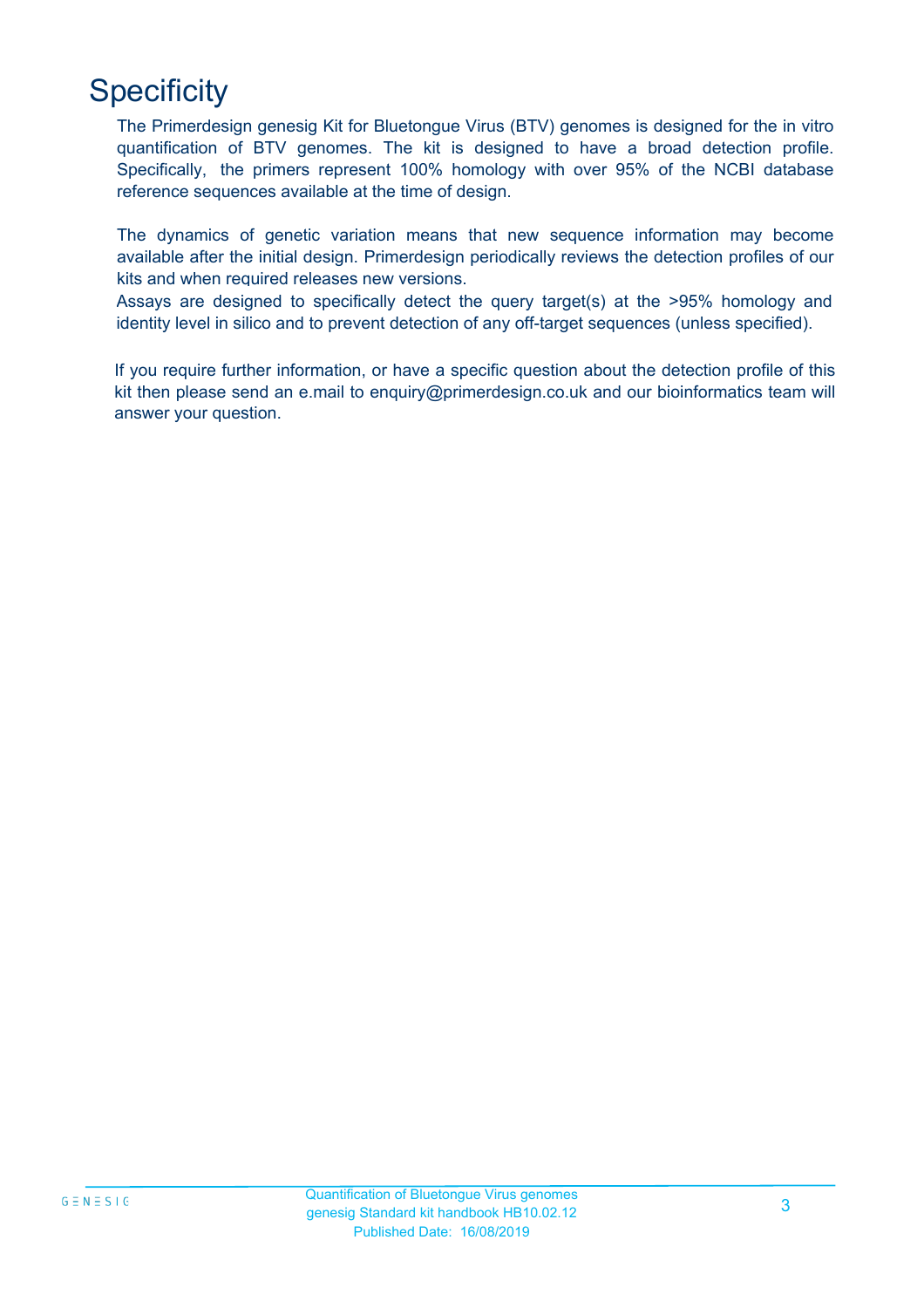# Kit contents

- **BTV specific primer/probe mix (150 reactions BROWN)** FAM labelled
- **BTV positive control template (for Standard curve RED)**
- **RNase/DNase free water (WHITE)** for resuspension of primer/probe mixes
- **Template preparation buffer (YELLOW)** for resuspension of positive control template and standard curve preparation

## **Reagents and equipment to be supplied by the user**

#### **Real-time PCR Instrument**

#### **Extraction kit**

This kit is recommended for use with genesig Easy DNA/RNA Extraction kit. However, it is designed to work well with all processes that yield high quality RNA and DNA with minimal PCR inhibitors.

**oasigTM lyophilised OneStep or Precision**®**PLUS OneStep 2X RT-qPCR Master Mix** Contains complete OneStep RT-qPCR master mix

**Pipettors and Tips**

**Vortex and centrifuge**

**Thin walled 1.5 ml PCR reaction tubes**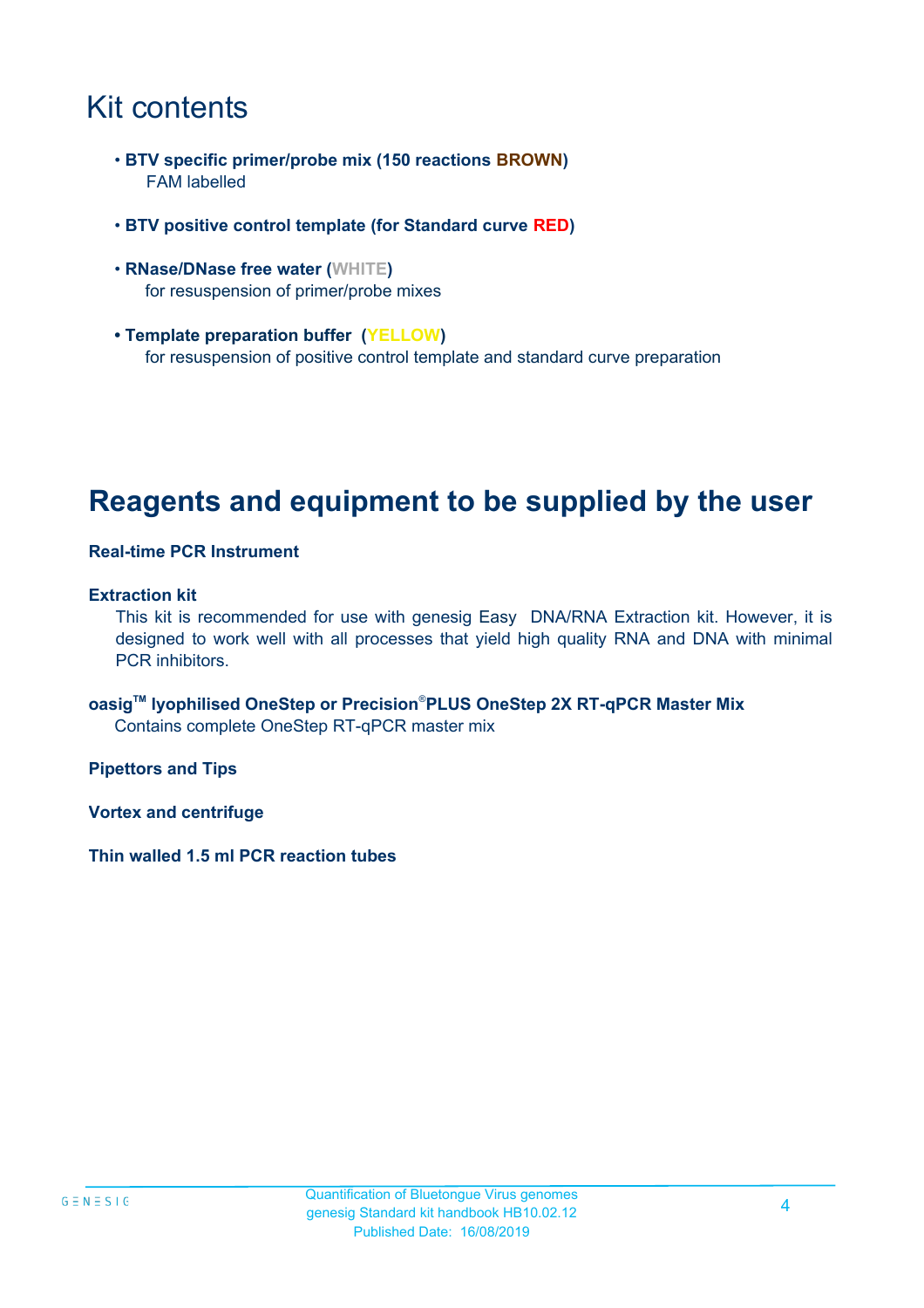### Kit storage and stability

This kit is stable at room temperature but should be stored at -20ºC on arrival. Once the lyophilised components have been resuspended they should not be exposed to temperatures above -20°C for longer than 30 minutes at a time and unnecessary repeated freeze/thawing should be avoided. The kit is stable for six months from the date of resuspension under these circumstances.

If a standard curve dilution series is prepared this can be stored frozen for an extended period. If you see any degradation in this serial dilution a fresh standard curve can be prepared from the positive control.

Primerdesign does not recommend using the kit after the expiry date stated on the pack.

### Suitable sample material

All kinds of sample material suited for PCR amplification can be used. Please ensure the samples are suitable in terms of purity, concentration, and RNA/DNA integrity. Always run at least one negative control with the samples. To prepare a negative-control, replace the template RNA sample with RNase/DNase free water.

### Dynamic range of test

Under optimal PCR conditions genesig BTV detection kits have very high priming efficiencies of >90% and can detect less than 100 copies of target template.

### Notices and disclaimers

This product is developed, designed and sold for research purposes only. It is not intended for human diagnostic or drug purposes or to be administered to humans unless clearly expressed for that purpose by the Food and Drug Administration in the USA or the appropriate regulatory authorities in the country of use. During the warranty period Primerdesign genesig detection kits allow precise and reproducible data recovery combined with excellent sensitivity. For data obtained by violation to the general GLP guidelines and the manufacturer's recommendations the right to claim under guarantee is expired. PCR is a proprietary technology covered by several US and foreign patents. These patents are owned by Roche Molecular Systems Inc. and have been sub-licensed by PE Corporation in certain fields. Depending on your specific application you may need a license from Roche or PE to practice PCR. Additional information on purchasing licenses to practice the PCR process may be obtained by contacting the Director of Licensing at Roche Molecular Systems, 1145 Atlantic Avenue, Alameda, CA 94501 or Applied Biosystems business group of the Applera Corporation, 850 Lincoln Centre Drive, Foster City, CA 94404. In addition, the 5' nuclease assay and other homogeneous amplification methods used in connection with the PCR process may be covered by U.S. Patents 5,210,015 and 5,487,972, owned by Roche Molecular Systems, Inc, and by U.S. Patent 5,538,848, owned by The Perkin-Elmer Corporation.

### **Trademarks**

Primerdesign™ is a trademark of Primerdesign Ltd.

genesig $^\circledR$  is a registered trademark of Primerdesign Ltd.

The PCR process is covered by US Patents 4,683,195, and 4,683,202 and foreign equivalents owned by Hoffmann-La Roche AG. BI, ABI PRISM® GeneAmp® and MicroAmp® are registered trademarks of the Applera Genomics (Applied Biosystems Corporation). BIOMEK® is a registered trademark of Beckman Instruments, Inc.; iCycler™ is a registered trademark of Bio-Rad Laboratories, Rotor-Gene is a trademark of Corbett Research. LightCycler™ is a registered trademark of the Idaho Technology Inc. GeneAmp®, TaqMan® and AmpliTaqGold® are registered trademarks of Roche Molecular Systems, Inc., The purchase of the Primerdesign™ reagents cannot be construed as an authorization or implicit license to practice PCR under any patents held by Hoffmann-LaRoche Inc.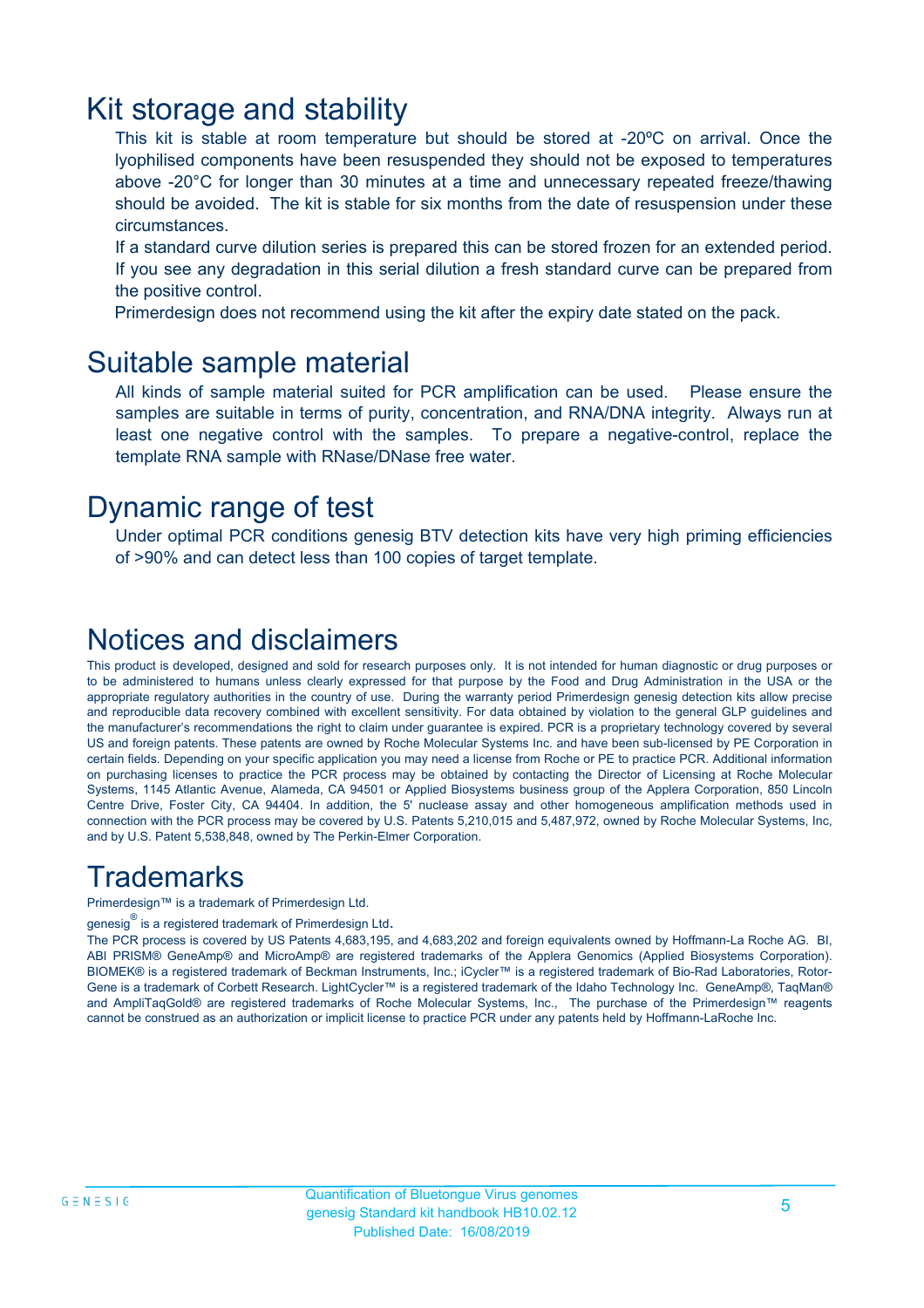# Principles of the test

#### **Real-time PCR**

A BTV specific primer and probe mix is provided and this can be detected through the FAM channel.

The primer and probe mix provided exploits the so-called TaqMan® principle. During PCR amplification, forward and reverse primers hybridize to the BTV cDNA. A fluorogenic probe is included in the same reaction mixture which consists of a DNA probe labeled with a 5`-dye and a 3`-quencher. During PCR amplification, the probe is cleaved and the reporter dye and quencher are separated. The resulting increase in fluorescence can be detected on a range of qPCR platforms.

#### **Positive control**

For copy number determination and as a positive control for the PCR set up, the kit contains a positive control template. This can be used to generate a standard curve of BTV copy number / Cq value. Alternatively the positive control can be used at a single dilution where full quantitative analysis of the samples is not required. Each time the kit is used, at least one positive control reaction must be included in the run. A positive result indicates that the primers and probes for detecting the target BTV gene worked properly in that particular experimental scenario. If a negative result is obtained the test results are invalid and must be repeated. Care should be taken to ensure that the positive control does not contaminate any other kit component which would lead to false-positive results. This can be achieved by handling this component in a Post PCR environment. Care should also be taken to avoid crosscontamination of other samples when adding the positive control to the run. This can be avoided by sealing all other samples and negative controls before pipetting the positive control into the positive control well.

#### **Negative control**

To validate any positive findings a negative control reaction should be included every time the kit is used. For this reaction the RNase/DNase free water should be used instead of template. A negative result indicates that the reagents have not become contaminated while setting up the run.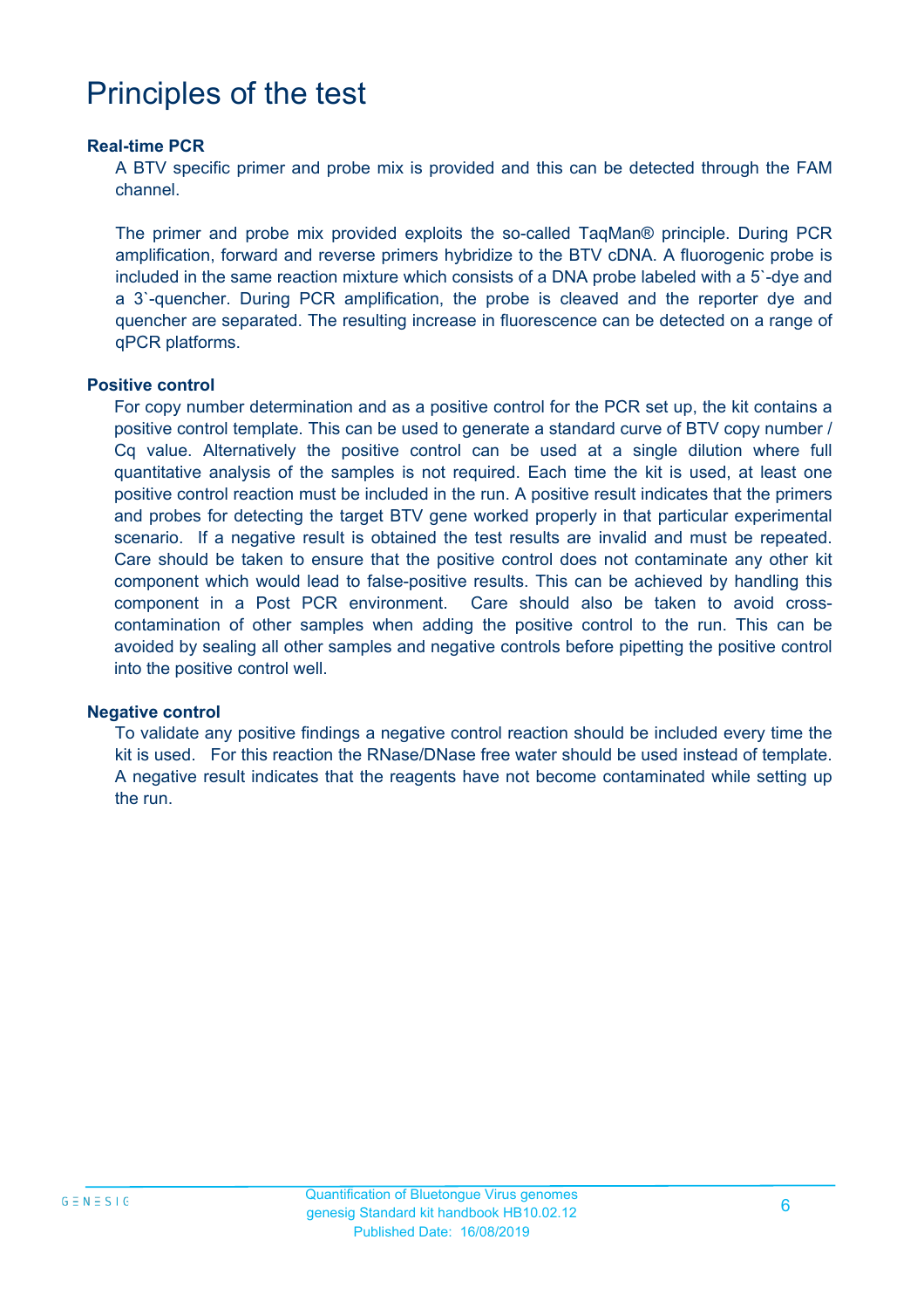### Resuspension protocol

To minimize the risk of contamination with foreign DNA, we recommend that all pipetting be performed in a PCR clean environment. Ideally this would be a designated PCR lab or PCR cabinet. Filter tips are recommended for all pipetting steps.

#### **1. Pulse-spin each tube in a centrifuge before opening.**

This will ensure lyophilised primer and probe mix is in the base of the tube and is not spilt upon opening the tube.

**2. Resuspend the kit components in the RNase/DNase free water supplied, according to the table below:**

To ensure complete resuspension, vortex each tube thoroughly.

| Component - resuspend in water      | <b>Volume</b> |
|-------------------------------------|---------------|
| <b>Pre-PCR pack</b>                 |               |
| <b>BTV</b> primer/probe mix (BROWN) | 165 ul        |

#### **3. Resuspend the positive control template in the template preparation buffer supplied, according to the table below:**

To ensure complete resuspension, vortex the tube thoroughly.

| Component - resuspend in template preparation buffer |            |  |
|------------------------------------------------------|------------|--|
| <b>Post-PCR heat-sealed foil</b>                     |            |  |
| BTV Positive Control Template (RED) *                | ี 500 µl ' |  |

\* This component contains high copy number template and is a VERY significant contamination risk. It must be opened and handled in a separate laboratory environment, away from the other components.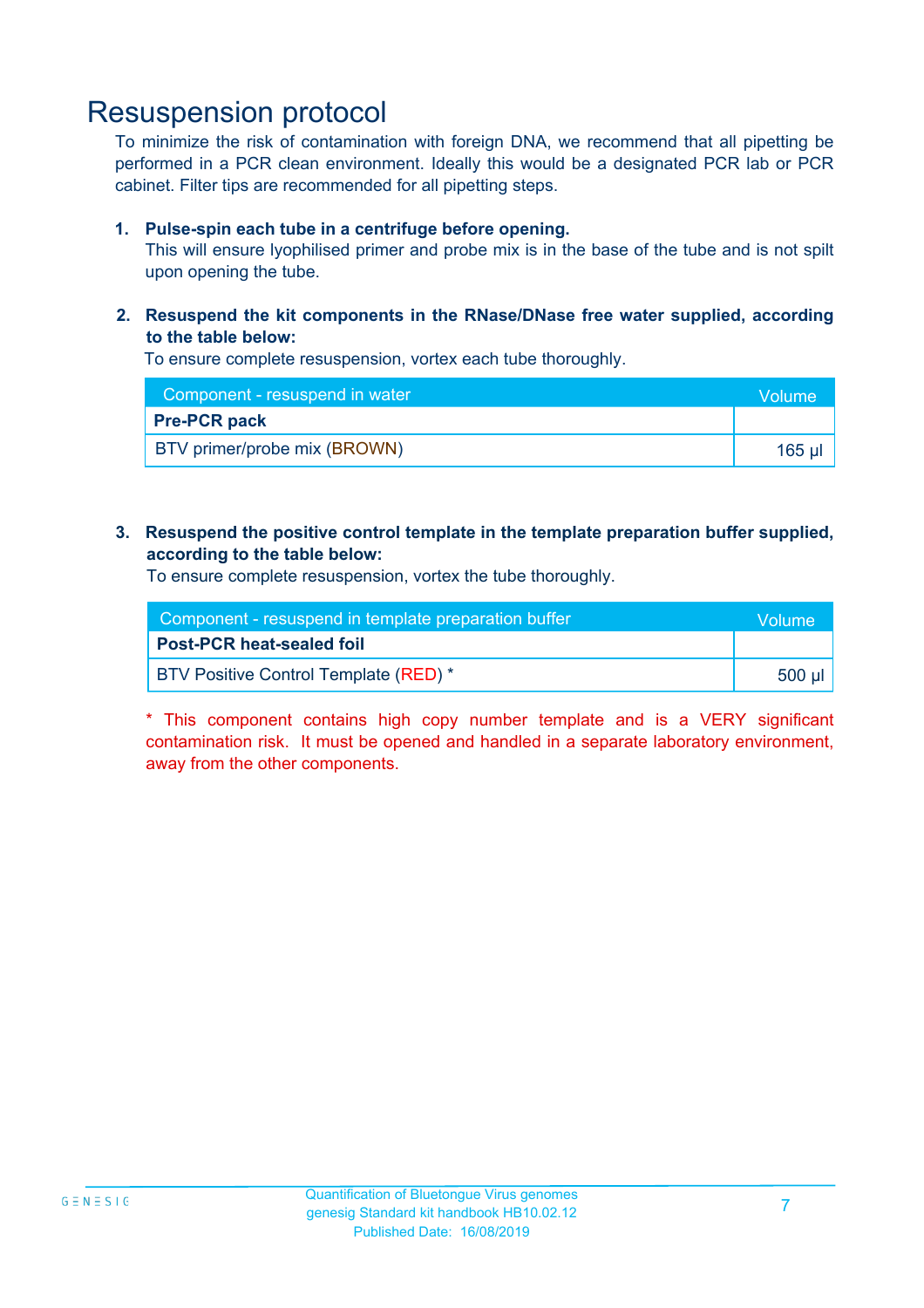## OneStep RT-qPCR detection protocol

A OneStep approach combining the reverse transcription and amplification in a single closed tube is the preferred method. If, however, a two step approach is required see page 10.

#### **For optimum performance and sensitivity.**

All pipetting steps and experimental plate set up should be performed on ice. After the plate is poured proceed immediately to the OneStep amplification protocol. Prolonged incubation of reaction mixes at room temperature can lead to PCR artifacts that reduce the sensitivity of detection.

#### **1. For each RNA sample prepare a reaction mix according to the table below:** Include sufficient reactions for positive and negative controls.

| Component                                                    | Volume       |
|--------------------------------------------------------------|--------------|
| oasig OneStep or PrecisionPLUS OneStep 2X RT-qPCR Master Mix | $10 \mu$     |
| BTV primer/probe mix (BROWN)                                 | 1 µl         |
| <b>RNase/DNase free water (WHITE)</b>                        | $4 \mu$      |
| <b>Final Volume</b>                                          | <u>15 µl</u> |

- **2. Pipette 15µl of this mix into each well according to your qPCR experimental plate set up.**
- **3. Pipette 5µl of RNA template into each well, according to your experimental plate set up.**

For negative control wells use 5µl of RNase/DNase free water. The final volume in each well is 20ul.

**4. If a standard curve is included for quantitative analysis prepare a reaction mix according to the table below:**

| Component                                                    | Volume'  |
|--------------------------------------------------------------|----------|
| oasig OneStep or PrecisionPLUS OneStep 2X RT-qPCR Master Mix | $10 \mu$ |
| BTV primer/probe mix (BROWN)                                 | 1 µI     |
| <b>RNase/DNase free water (WHITE)</b>                        | $4 \mu$  |
| <b>Final Volume</b>                                          | $15$ µ   |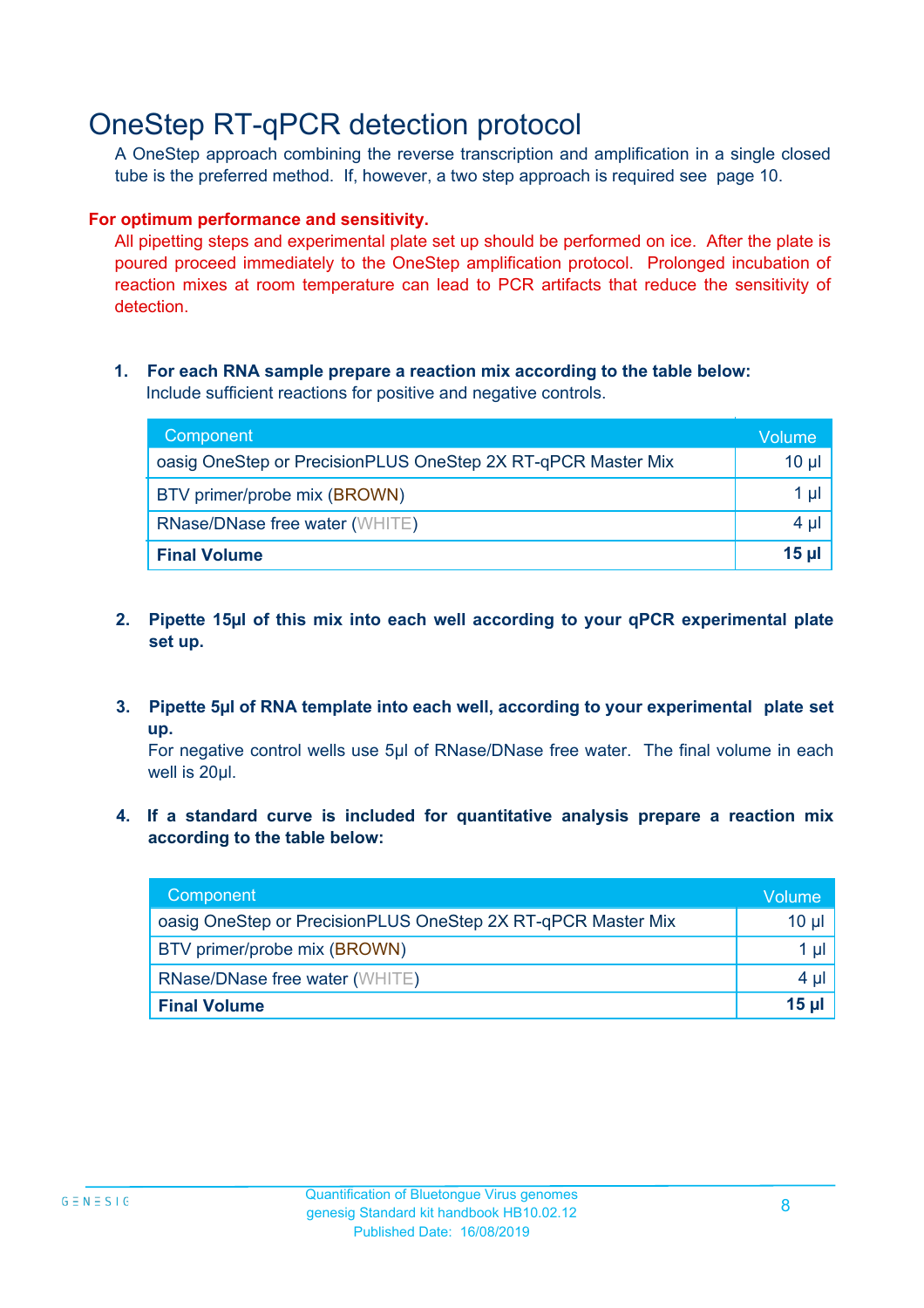#### **5. Preparation of standard curve dilution series**

- 1) Pipette 90µl of template preparation buffer into 5 tubes and label 2-6
- 2) Pipette 10µl of Positive Control Template (RED) into tube 2
- 3) Vortex thoroughly
- 4) Change pipette tip and pipette 10µl from tube 2 into tube 3
- 5) Vortex thoroughly

Repeat steps 4 and 5 to complete the dilution series

| <b>Standard Curve</b>         | <b>Copy Number</b>     |
|-------------------------------|------------------------|
| Tube 1 Positive control (RED) | $2 \times 10^5$ per µl |
| Tube 2                        | $2 \times 10^4$ per µl |
| Tube 3                        | $2 \times 10^3$ per µl |
| Tube 4                        | $2 \times 10^2$ per µl |
| Tube 5                        | 20 per $\mu$           |
| Tube 6                        | 2 per µl               |

**6. Pipette 5µl of standard template into each well for the standard curve according to your plate set up**

The final volume in each well is 20µl.

# OneStep RT-qPCR amplification protocol

Amplification conditions using oasig OneStep or PrecisionPLUS OneStep 2X RT-qPCR Master Mix.

| <b>Step</b> |                              | <b>Time</b>      | Temp           |
|-------------|------------------------------|------------------|----------------|
|             | <b>Reverse Transcription</b> | $10 \text{ min}$ | 55 °C          |
|             | Enzyme activation            | 2 min            | 95 °C          |
| Cycling x50 | <b>Denaturation</b>          | 10 <sub>s</sub>  | $95^{\circ}$ C |
|             | <b>DATA COLLECTION *</b>     | 60 s             | $60^{\circ}$ C |

\* Fluorogenic data should be collected during this step through the FAM channel